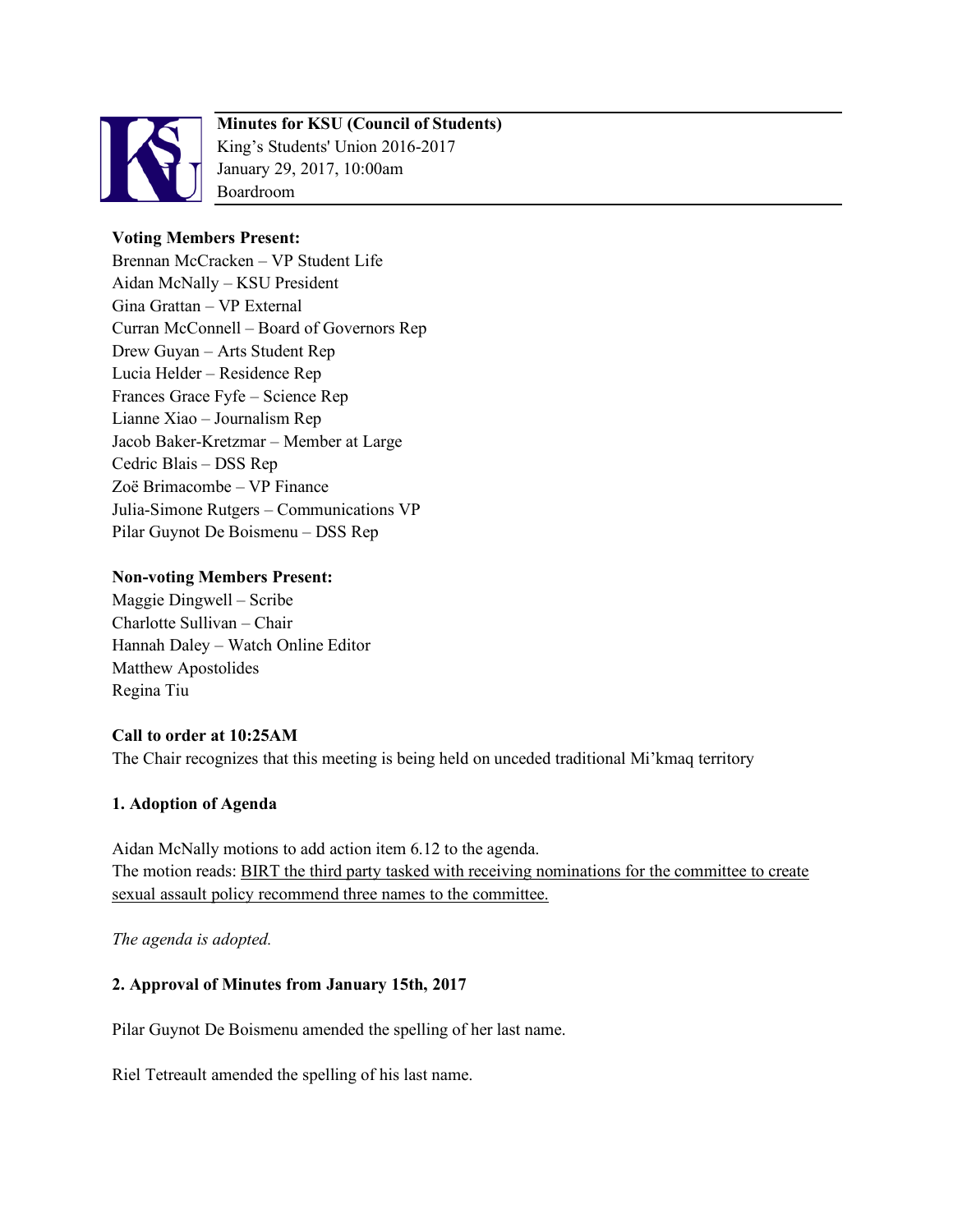*The minutes are adopted.*

## **3. Approval of Minutes from January 22nd, 2017**

*The minutes are adopted.*

## **4. Oral Reports and Goals of Councillors (15 minutes)**

Lianne Xiao said the rally for the Chronicle Herald went well. She said Radio-Canada interviewed her in the wardroom after the event.

Jacob Baker-Kretzmar reported on the referendum and what he has heard from other students. He said overall students support the referendum, but that members have felt alienated by how the KSU advertised the referendum and by the lack of materials before the town hall. Jacob said that students felt patronized. Jacob said he supports the referendum but that it is important to speak to students individually.

Frances Grace Fyfe said she is hosting a social hour this Thursday so first years and upper years can mingle.

Cedric Blais said that he has spoken to Nick Hatt about creating a Day Student Hostel with open residence rooms. This would allow day students to stay on campus overnight for a pre-determined fee. He said that on Thursday the DSS is taking students to a Mooseheads hockey game. Gina Grattan asked where the sign-up sheet for the game was. Cedric replied that it is in the Wardroom by the compost.

Pilar Guynot De Boismenu said she plans to create some way for students not from Nova Scotia to learn about Nova Scotia. She said she is unsure of how to execute this.

Riel Tetreault said he is working on ensuring first year students understand what the referendum is.

Drew Guyan said she attended the first DASS meeting of the year, where they tentatively voted on the DSU boycott of Halifax Pride. Drew said she did not vote because she felt unsure about what the KSU would want to do. Drew is unable to attend future DASS meetings because of a conflict with a class.

Aidan McNally clarified the boycott of Halifax Pride.

Curran McConnell said the Vice-Presidential search committee held a meeting that Aidan McNally and himself attended. Jacob Baker-Kretzmar asked if the committee had made a decision. Curran said they had, but a public announcement would be made later this week.

Liam Compton said he has been catching up what has happened in the Board of Governors meetings and on council.

#### **5. Reports of the Executive Committee ( attached)**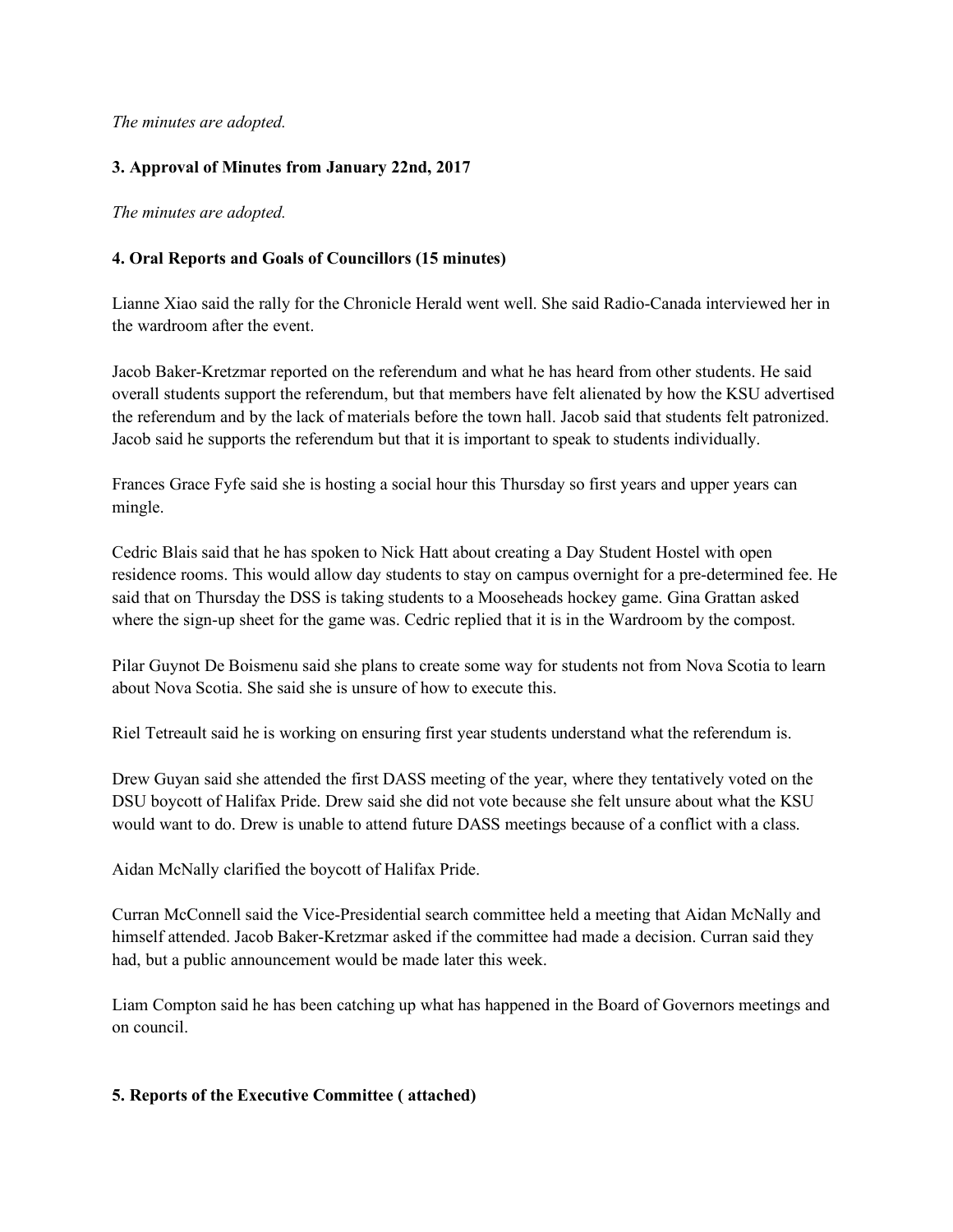# **5.1: Report of the President**

# **5.2: Report of the Student Life Vice President**

Pilar Guynot De Boismenu asked what the technology fee was. Zoë Brimacombe replied that this \$100 per student fee was created to help the university install wifi on campus. She said students lobbied to have this fee removed a few years back and the university suspended the fee for two years. During the 2017/2018 school year the two-year suspension will be expiring. Zoë Brimacombe said this fee no longer makes sense and should be removed.

Baker-Kretzmar asked what year we got the financial statements for. Zoë Brimacombe said 2015.

## **5.3: Report of the Financial Vice President**

# **5.4: Report of the External Vice President**

# **5.5: Report of the Communications Vice President**

## **6. Action Items**

## *Referenda*

6.1 BIRT the following referendum question appear on the ballot during the spring 2017 King's Students' Union elections:

Whereas the Dalhousie Bike Centre Currantly provides education, maintenance, and bike loans to students at Dalhousie; and

Whereas a levy of \$1.00 from full-time students and \$0.50 from part-time students at King's would allow them access to the bike loan system;

Do you support a levy for the Dalhousie Bike Centre of \$1.00 per semester for full-time students and \$0.50 per semester for part-time students? *Moved by Matthew Apostolides*

Drew Guyan asked how much Dalhousie students are paying for the service. Matthew Apostolides said they pay \$0.50 as full-time students and \$0.25 for part-time students, but they are issuing a referendum question to raise the fees.

Cedric Blais asked what happens to the King's fees if the referendum question does not pass at Dalhousie. Matthew Apostolides said he does not believe the King's question can be contingent on the Dalhousie question. He said that if King's students end up paying more for the service they have used for free since 2009 then that is fair.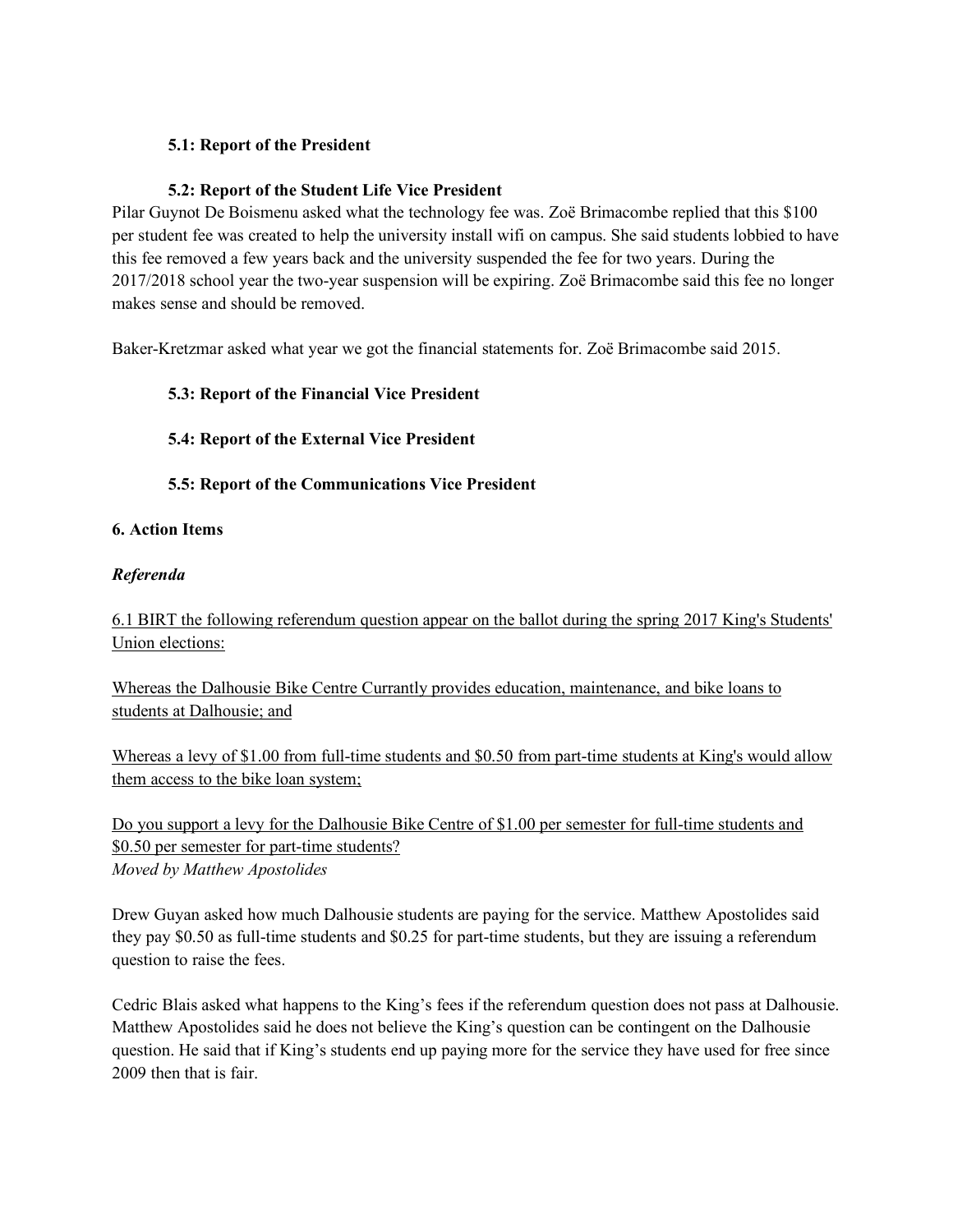Aidan McNally asked how many King's students have been turned away from the bike centre. Matthew Apostolides said last semester he had to turn away 10-15 students, but is unsure about an exact number.

Brennan McCracken would like to speak in favour of the motion. He said that King's students do access the bike centre and the union encourages active transportation and sustainability.

Aidan McNally asked if there would be King's representation on the Dalhousie Bike Centre board. Matthew Apostolides said he is already on the board.

Julia-Simone Rutgers asked what the structure of the board is. Matthew Apostolides said there is a minimum of seven members – one president, one vice-president, two members at large, two community non-student members, and a treasurer – but there are more people than that.

Jacob Baker-Kretzmar asked if there would be spots reserved for King's students on the board. Matthew said he is on the board.

Aidan McNally said that other levied societies have spots specifically reserved for King's students and asked if Dalhousie Bike Services would do the same. Matthew said he did not know.

Jacob Baker-Kretzmar motioned for a point of order – he asked if council should amend the referendum question to say "Be It Resolved That" and phrased as a motion.

Aidan McNally does not believe the motion needs to change. She said this language was created in consultation with the chair, the CRO Michiela, and based on language seen on Dalhousie referendums.

The point of order is resolved.

#### *The motion is passed.*

6.2 BIRT the following referendum question appear on the ballot during the spring 2017 King's Students' Union elections:

Whereas the Loaded Ladle is a non-profit cooperative dedicated to providing affordable, diverse, fresh, and nutritious food to as many people as possible; and

Whereas a levy of \$4.50 per full time student per semester and \$2.25 per part time student per semester would allow the Loaded Ladle to expand their weekly serving days from three days to five days;

Do you support the creation of a levy at King's for the Loaded Ladle consisting of \$4.50 per full time student per semester and \$2.25 per part time student per semester? *Moved by Ally Lord*

Brennan McCracken said the Currant King's representative for the Loaded Ladle is out of town, but he will speak to the motion. Brennan explained what the Loaded Ladle does.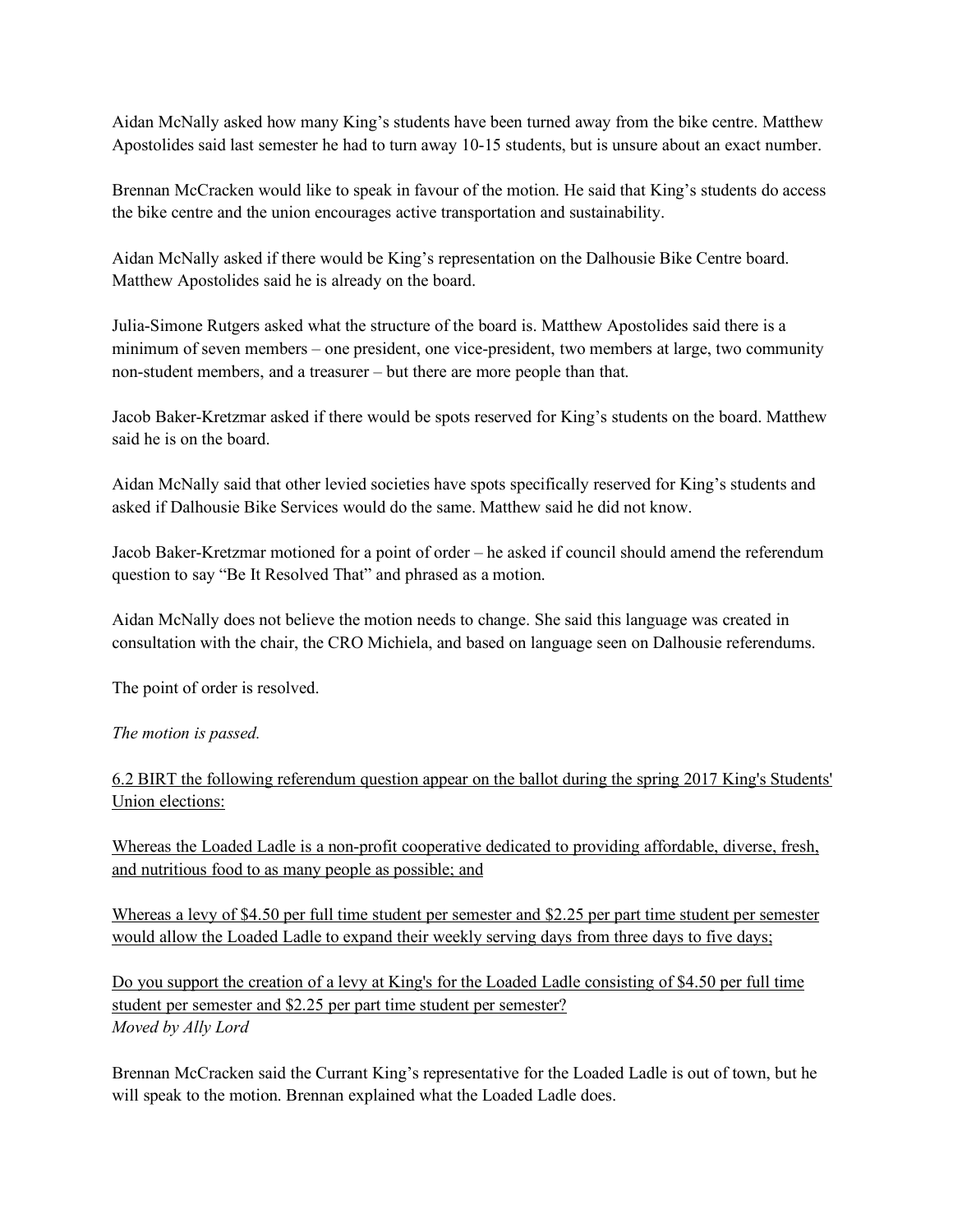Cedric Blais would like to speak in favour.

Aidan McNally asked if they are running an increased levy at Dalhousie as well, and if the King's levy would be enough to increase the serving days from 3 to 5. Brennan said he heard on Dalhousie campus that their increased levy would increase serving days from 3 to four.

Cedric Blais asked if we should table the motion until we get more information.

Brennan McCracken motioned to recess for five minute so he could get more information.

Recess for 5 minutes. 11:19AM

Returned from recess at 11:25AM

Brennan McCracken spoke to Ally Lord, a board member of the Loaded Ladle. If the Dalhousie levy did not increase, and the King's levy started the Loaded Ladle would aim for five days but could not guarantee it.

Brennan would like to amend motion by striking out "would allow the Loaded Ladle to expand their weekly serving days from three days to five days;"

Instead it would read:

6.2 Whereas the Loaded Ladle is a non-profit cooperative dedicated to providing affordable, diverse, fresh, and nutritious food to as many people as possible; and

Whereas a levy of \$4.50 per full time student per semester and \$2.25 per part time student per semester would allow the Loaded Ladle to increase their serving capacity and offer more workshops and solidarity servings on King's campus.

Do you support the creation of a levy at King's for the Loaded Ladle consisting of \$4.50 per full time student per semester and \$2.25 per part time student per semester?

*The amendment is adopted.*

Aidan McNally asked Brennan to confirm that Ally is a King's student. Brennan said she is.

Aidan McNally would like to amend the motion to read: Do you support the introduction of a levy at King's for the Loaded Ladle consisting of \$4.50 per full time student per semester and \$2.25 per part time student per semester?

*The amendment is adopted.*

*The motion is passed.*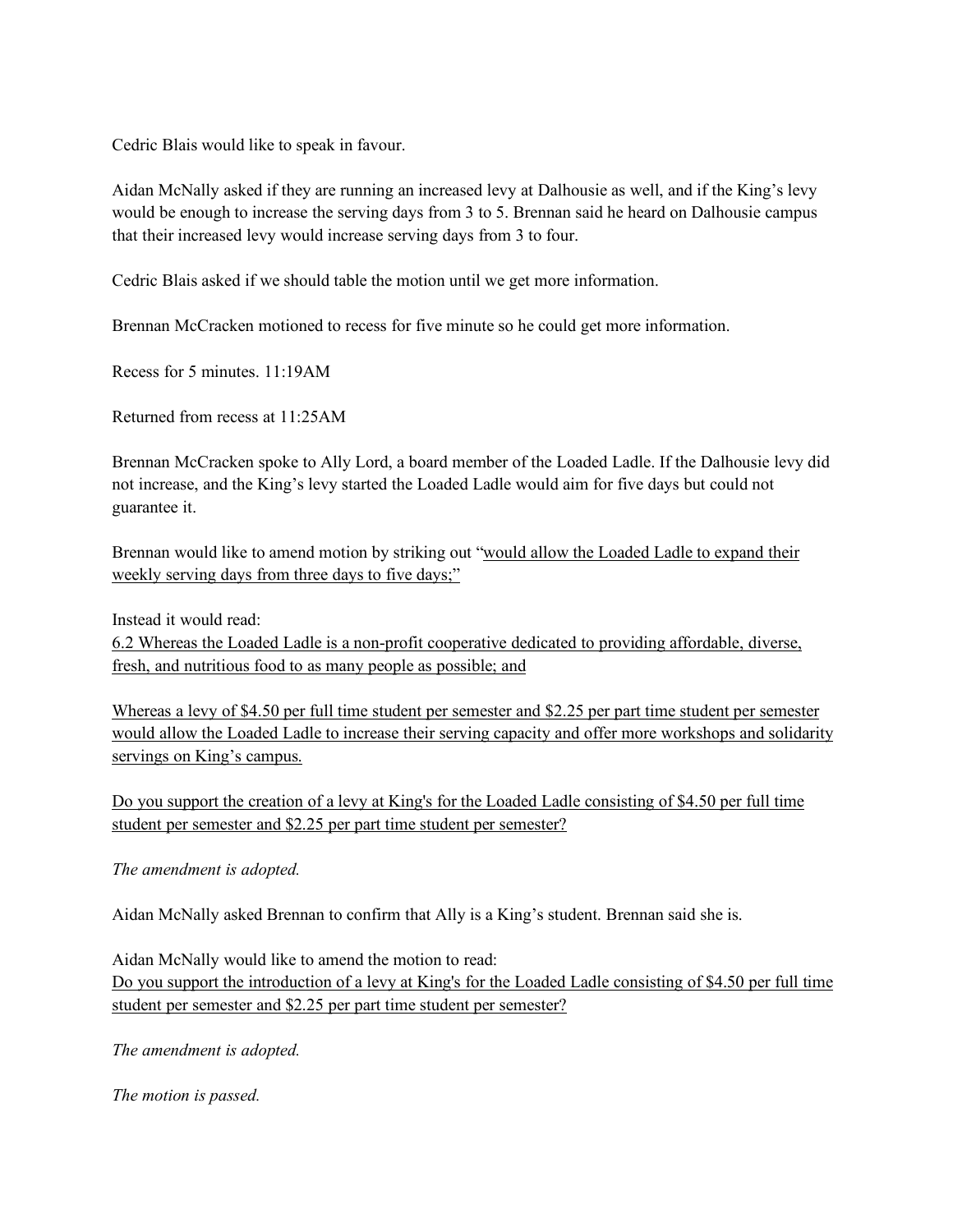6.3 BIRT the following referendum question appear on the ballot during the spring 2017 King's Students' Union elections:

Do you support increasing King's Students' Union dues by \$22.38 per semester for full-time students to a total of \$166.52 per year and \$11.19 per semester for part-time students to a total of \$83.26 per year and adjust annually by the Consumer Price Index (CPI)? *Moved by Aidan McNally*

Cedric Blais would like to amend the motion to represent the full impact of the hike by including all numbers per year.

Do you support increasing King's Students' Union dues by \$44.76 per year for full-time students to a total of \$166.52 per year and \$22.38 per year for part-time students to a total of \$83.26 per year and adjust annually by the Consumer Price Index (CPI)?

Gina Grattan asked if this change would make it more transparent. Cedric Blais said he thinks it would be more consistent.

Zoë Brimacombe said she thinks this phrasing makes sense.

Aidan McNally is in favour of having it listed per semester and is speaking against the amendment.

Riel Tetreault would like to speak against the amendment.

# *The amendment fails.*

Jacob Baker-Kretzmar has a Point of Motion. He asked how strict the two amendment rules are. The Chair said we can suspend the rules by a vote of ⅔ majority.

Jacob Baker-Kretzmar would like to move to suspend the rules to allow more than two amendments to this motion.

*The motion is passed. The rules have been suspended to allow more than two amendments.*

Curran McConnell said he is unfamiliar with the rules of referendum questions. He would like to add a sentence stating this would amount to X a year for full-time students and Y a year for part-time students.

Jacob Baker-Kretzmar said for context that the last referendum question had no context and it was just the per semester amount before.

Gina Grattan said she finds the wording of the current motion to be pretty clear. She is speaking against a change.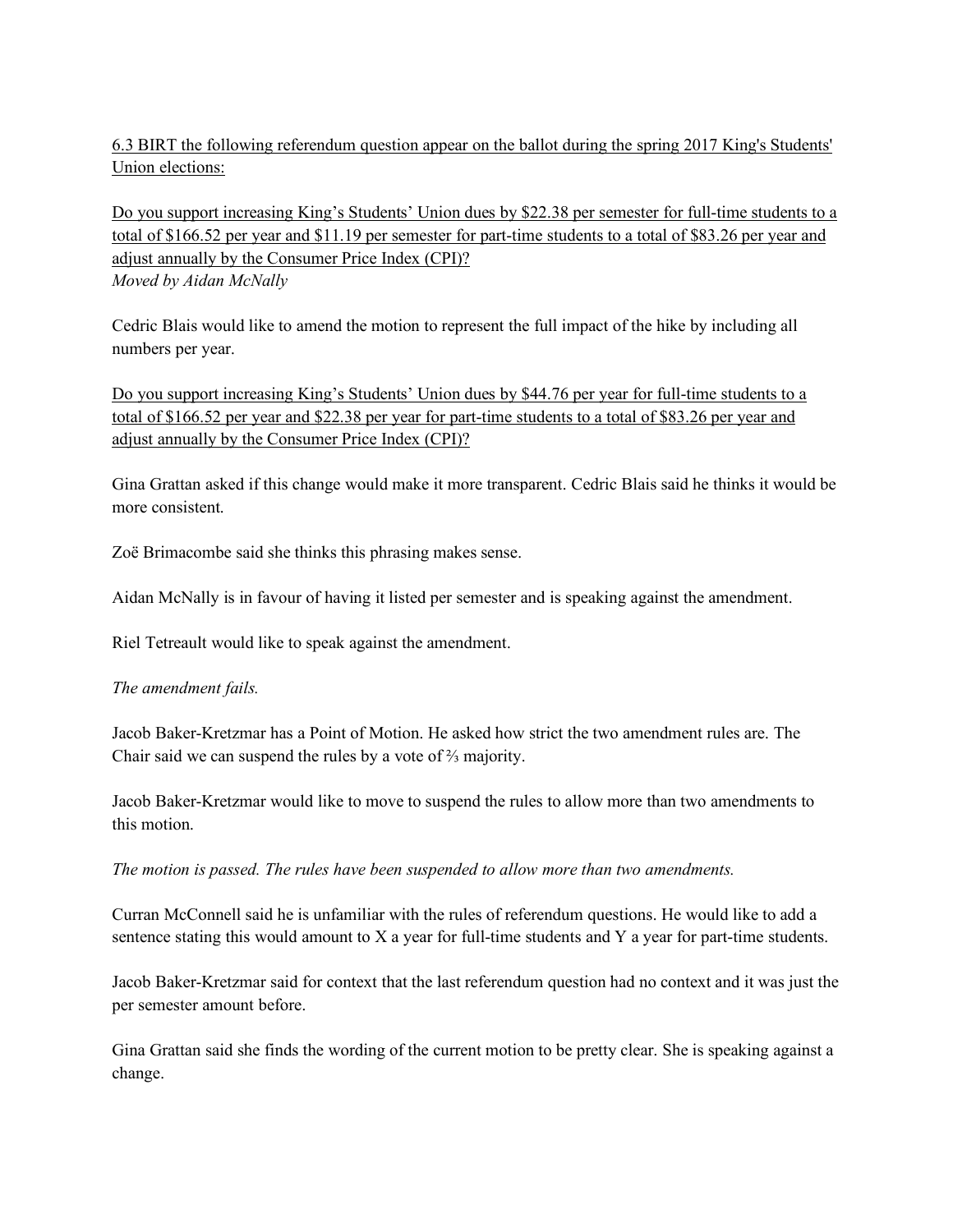Jacob Baker-Kretzmar agreed with Gina Grattan. He does not agree with increasing the length of the question.

Jacob Baker-Kretzmar would like to propose an amendment. He said dues go up with inflation regardless and asked if they needed to add that portion to the question. Aidan McNally would like to speak in favour of formally including the CPI into this motion.

Jacob Baker-Kretzmar would like to move to amend the referendum question by striking out "do you support" to keep the phrasing neutral.

Cedric Blais asked for clarification on the amendment. He asked if the Currant phrasing makes the CPI seem like an option to be voted on.

Aidan McNally does not share Cedric's concern. She said all Dalhousie's referendum questions are phrased as "do you support." This is within their referendum by-laws and our bylaws do not have language around referendum questions.

Jacob Baker-Kretzmar supports this amendment as it should be worded as a motion and not a question. He said the DSU referendums run differently than KSU referendums.

Aidan McNally said she does not believe their referendums run with council having the last vote. The Chair is too unfamiliar with DSU policy to make a statement.

Curran McConnell would like to speak in favour of Jacob's amendment.

Gina Grattan does not believe it should be phrased as a "Be It Resolved Statement."

Curran McConnell would like to speak in favour of amending the question to say "should KSU dues by increased by etc."

Aidan McNally does not think the language of "should" is more neutral.

Riel Tetreault asked if we should change the language for the final question after not changing the language for the previous questions.

Pilar Guynot De Boismenu asked if BIRT would be spelt out or acronym. It would be spelt out.

Aidan McNally expressed concern over this question looking different than the others.

Zoë Brimacombe does not see the wording as an issue. The Currant language is more accessible.

Curran McConnell said that the union is not asking the students, but the students are telling the union what to do.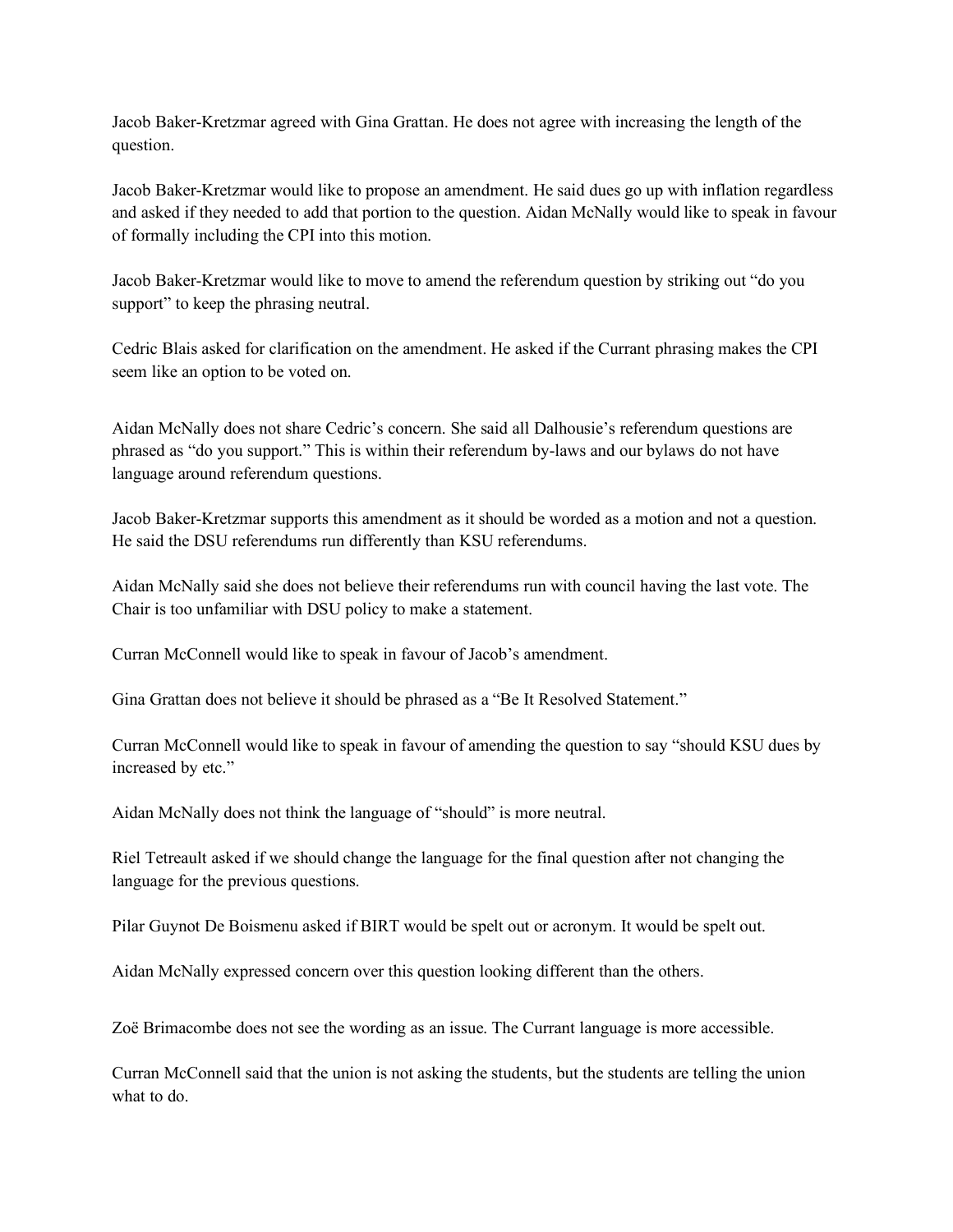Gina Grattan would like to speak in favour of rejecting this amendment. The other referendum questions were not changed.

Jacob Baker-Kretzmar agreed that it is important that all three questions look the same. He would like to change the language to read:

6.3 BIRT the following referendum question appear on the ballot during the spring 2017 King's Students' Union elections:

Do you support increasing King's Students' Union dues by \$22.38 per semester for full-time students to a total of \$166.52 per year and \$11.19 per semester for part-time students to a total of \$83.26 per year and adjusting annually for inflation according to the Consumer Price Index (CPI)?

Cedric Blais said the current wording makes it seem as if increasing by inflation is option depending on the vote. He said the fact that dues will increase should be mentioned, but not in the question.

Zoë Brimacombe would like to support Cedric. She asked if the students voted no if the union would have to cease the practice of adjusting by CPI.

Aidan McNally spoke in favour of elimination the CPI clause and putting it into the bylaws.

Cedric Blais made an amendment.

```
Do you support increasing King's Students' Union dues by $22.38 per semester for full-time students to a
total of $166.52 per year and $11.19 per semester for part-time students to a total of $83.26 per year.
```
*The amendment passes.*

Jacob Baker-Kretzmar would like to confirm the options will be yes or no. The Chair said yes.

*The motion is passed.*

Julia-Simone would like to recess for two minutes at 12:05PM

Recess returns at 12:08AM

#### *Funding Requests*

6.4 BIRT The King's Wordsmiths receive \$50 in contingent funding to contribute towards prizes for a Fanfiction Contest being co-hosted with the Dalhousie English Society and the Dalhousie Classics Society that will be distributed at the Fanfiction Contest Closing Party on February 10th. *Moved by Zoe Brimacombe Finance committee recommends approval*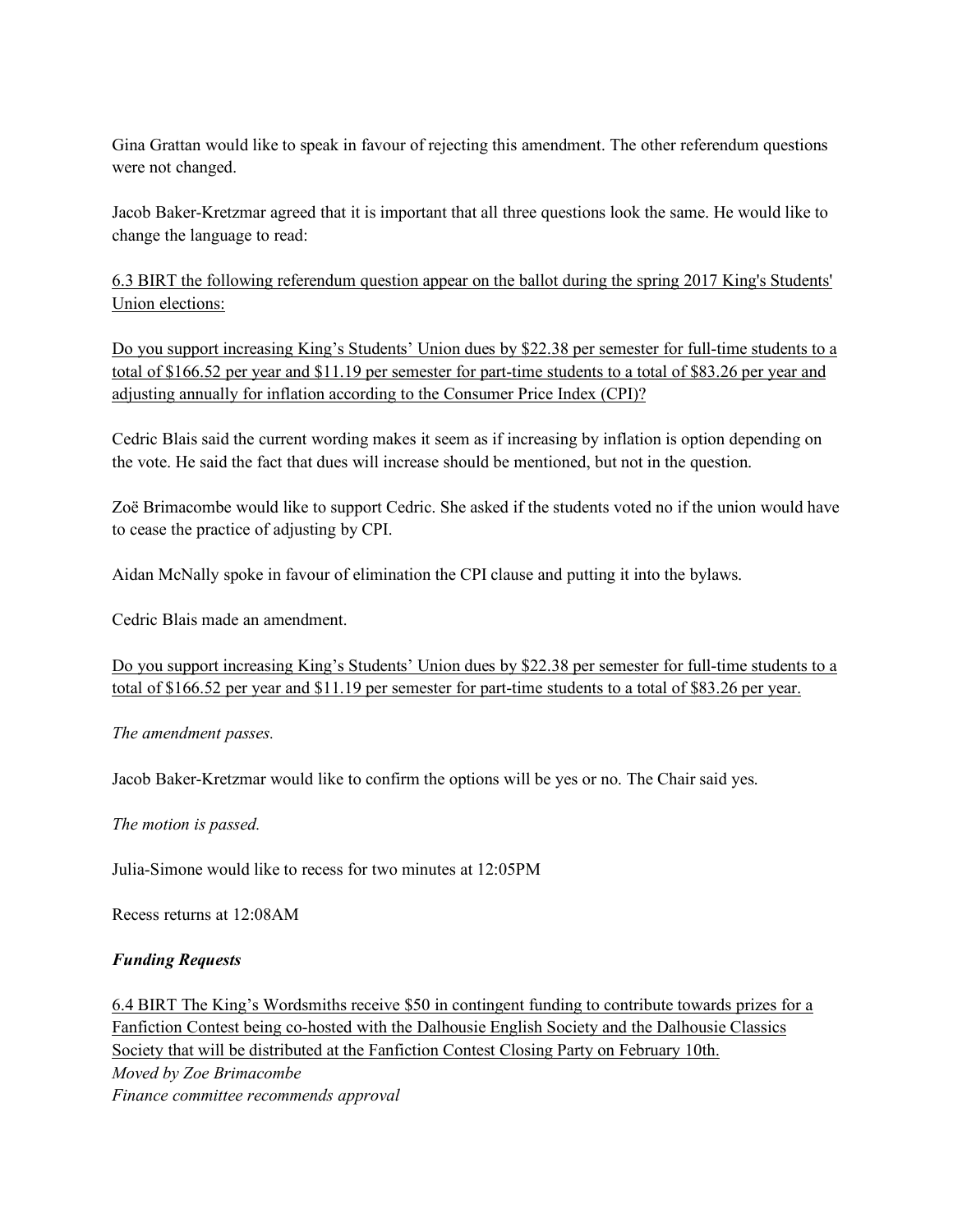Zoë Brimacombe said this event is being co-hosted by classics and english society. Everyone is contributing funds for catering and prizes.

## *The motion is adopted.*

6.5 BIRT The Contemporary Studies Society receive \$449.30 in non-contingent funding to purchase breakfast, lunch, and gifts for the Conference of the Contemporary on February 10th and 11th. *Moved by Zoe Brimacombe Finance committee recommends approval*

Zoë Brimacombe said this is the first time CSP has held a conference in a long time. This conference is like SnarcCon. They will be purchasing Sodexo breakfast and lunch.

Jacob Baker-Kretzmar said they have 16 presenters, 4 faculty panelists, and they are providing food for the presenters and panelists and the CSP exec. Most of the cost is gifts for the faculty panelists and something small for the presenters because they cannot be paid.

*The motion is adopted. Brennan and Jacob abstained.*

6.6 BIRT Students Advocating Representative Curricula receive \$51.47 in contingent funding to purchase pizza and pop for a CANON Journal editorial meeting on February 6th. *Moved by Zoe Brimacombe Finance committee recommends amendment*

Snarc is working on their journal. This cost is to feed the editors while they edit the journal. Finance committee recognizes that student editors are typically not compensated for their work and that there are only six people at this particular event.

Curran McConnell asked how many people. Zoë Brimacombe said there are six editors.

Riel Tetreault does not support the idea of giving society funding for a closed event.

Jacob Baker-Kretzmar asked if there is precedent. Zoë Brimacombe said she believes they passed something similar for EMSP a few years ago.

Julia-Simone Rutgers said she thinks this is a lot of money for a closed event.

Curran McConnell asked if Zoë Brimacombe had the broken down cost. Zoë said she did not.

Gina Grattan does not support ordering pizza to someone's house.

Zoë Brimacombe discussed amending the motion down to something like \$20-25.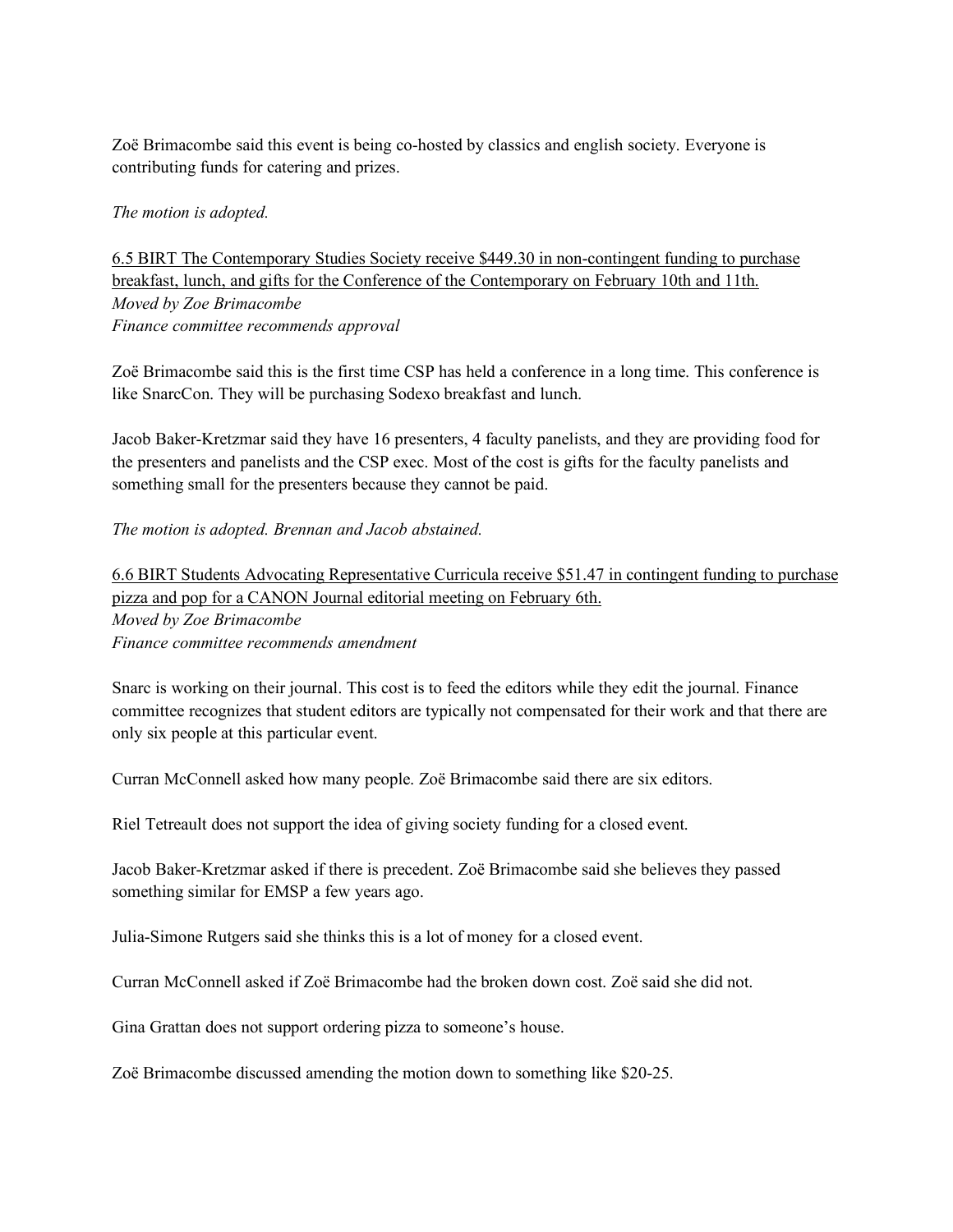Curran McConnell would like to amend the motion to say \$25.

Zoë Brimacombe would like to speak in favour of that amendment.

6.6 BIRT Students Advocating Representative Curricula receive \$25 in contingent funding to purchase snacks for a CANON Journal editorial meeting on February 6th.

*The amendment is adopted.*

Riel Tetreault would like to speak against the motion. He said the event was not happening on campus and was a closed meeting, therefore he does not believe it should receive society funding.

Julia-Simone Rutgers said she does not believe that the KSU should provide funding for an off-campus, private event.

Jacob Baker-Kretzmar would like to recognize the work put into student conferences.

Aidan McNally said she thinks we should recognize the work put into the conference, but that this decision would set a precedent for every society to receive funding for the work put into running a society. She would like to speak against this motion.

Curran McConnell said he agrees with Aidan McNally on setting a precedent for all types of society work.

*This motion fails.*

6.7 BIRT Le Salon receive \$108 in contingent funding to purchase bread and cheese for nine weekly meetings over the course of the winter term. *Moved by Zoe Brimacombe Finance committee recommends approval*

Zoë Brimacombe said this funding is for the whole semester. It's \$9 a week for cheese, \$3 for bread.

Drew Guyan asked what Le Salon was. Zoë Brimacombe said it is a society to practice conversational french.

Cedric Blais would like to speak in favour.

*The motion is passed.*

6.8 BIRT The King's Foreign Film Society receive \$35 in contingent funding to purchase baguettes and cheese for a film screening on February 2nd. *Moved by Zoe Brimacombe*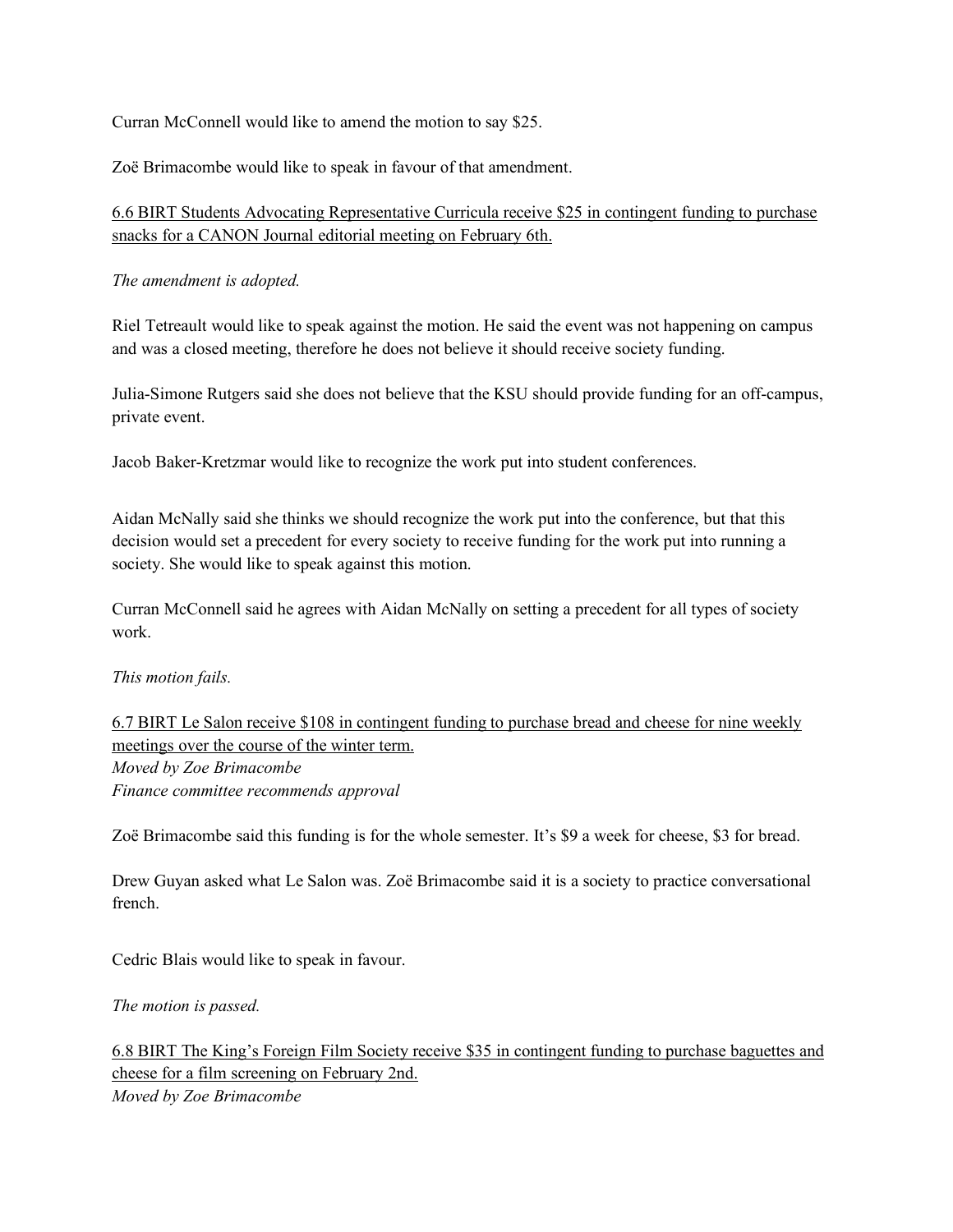#### *Finance committee recommends approval*

Zoë Brimacombe said this is in line with other requests by the King's Foreign Film society.

#### *The motion is passed.*

6.9 BIRT The King's PRIDE Society \$10 in contingent funding to purchase two boxes of herbal tea for regular PRIDE meetings over the course of the winter term. *Moved by Zoe Brimacombe Finance committee recommends approval*

Julia-Simone Rutgers said that the tea is normally a real hit at these meetings.

Zoë Brimacombe would like to support this motion.

*The motion is adopted.*

## *Society Ratification*

6.10 BIRT the King's Jewish Book Club be ratified as a Tier I society for the 2016/2017 academic year. *Moved by Brennan McCracken*

Brennan McCracken said this society aims invite people of any faith to its meetings and is hoping to ratify to make booking rooms easier.

Zoë Brimacombe would like to speak in favour.

Lucia Helder would like to speak in favour.

*The motion is passed.*

#### *Solidarity*

6.11 Whereas greenhouse gas emissions contribute to pollution and climate change; and

Whereas cities across Canada should be working to reduce greenhouse gas emissions to the levels required to end the climate crisis; and

Whereas the iMatter Now Youth Climate Report Card is a science-based tool used to measure the extent that a city is taking to reduce greenhouse gas emissions; and

Whereas the grades given by the report card are based upon real data, the city's concrete actions, and the presence of climate programs; and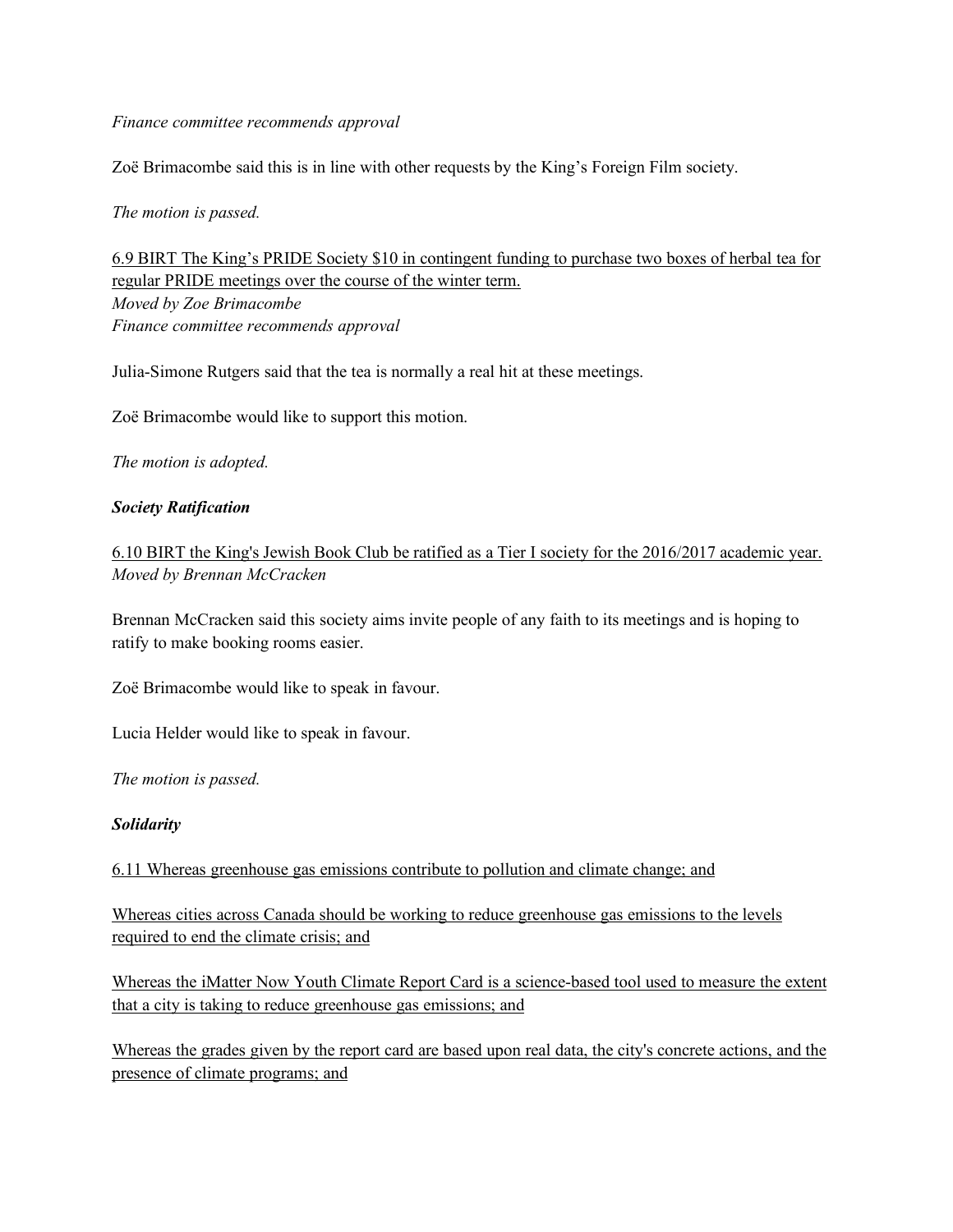#### Whereas climate change issues are student issues;

Be it resolved that the King's Students' Union endorse the iMatter Now Youth Climate Report Card. *Moved by Gina Grattan*

Gina Grattan said this motion was brought to one of the sustainability committee meetings. She said that endorsing the climate report card means that we send a short endorsement form and that we share it on our facebook page.

Brennan McCracken asked if Gina Grattan could speak to other groups that have endorsed the climate report card. Gina said the CFS supported the campaign, and has DivestDal and the Ecology Action Centre are looking into it.

Aidan McNally would like to speak in favour of this motion.

Gina Grattan would like to highlight that students put work into this report.

# *The motion is passed.*

6.12 BIRT the third party tasked with receiving nominations for the committee to create sexual assault policy recommend three names to the executive committee. *Moved by Aidan McNally*

Aidan McNally said her report covered any information she had on this motion.

Curran McConnell asked for clarification on who the 3rd party was. Zoë Brimacombe said the executive has enlisted Charlotte Kiddell to receive applications for people to be on this committee to recommend to council in the interest of not having another council meeting.

Jacob Baker-Kretzmar said he is worried about the wording of this motion. He said usually motions like this look different and explicitly says that council is passing off the right of choosing people for these positions to the executive.

Zoë Brimacombe said she suggests an amendment that states the three people will be elected by executive vote and not council vote.

Zoë Brimacombe would like to strike the whole motion and amend it to say:

6.12 BIRT the executive committee appoint three students to the university committee to Develop Sexual Assault Awareness, Prevention and Response Policy based on the recommends of the third party tasked with receiving nominations.

*The amendment is passed.*